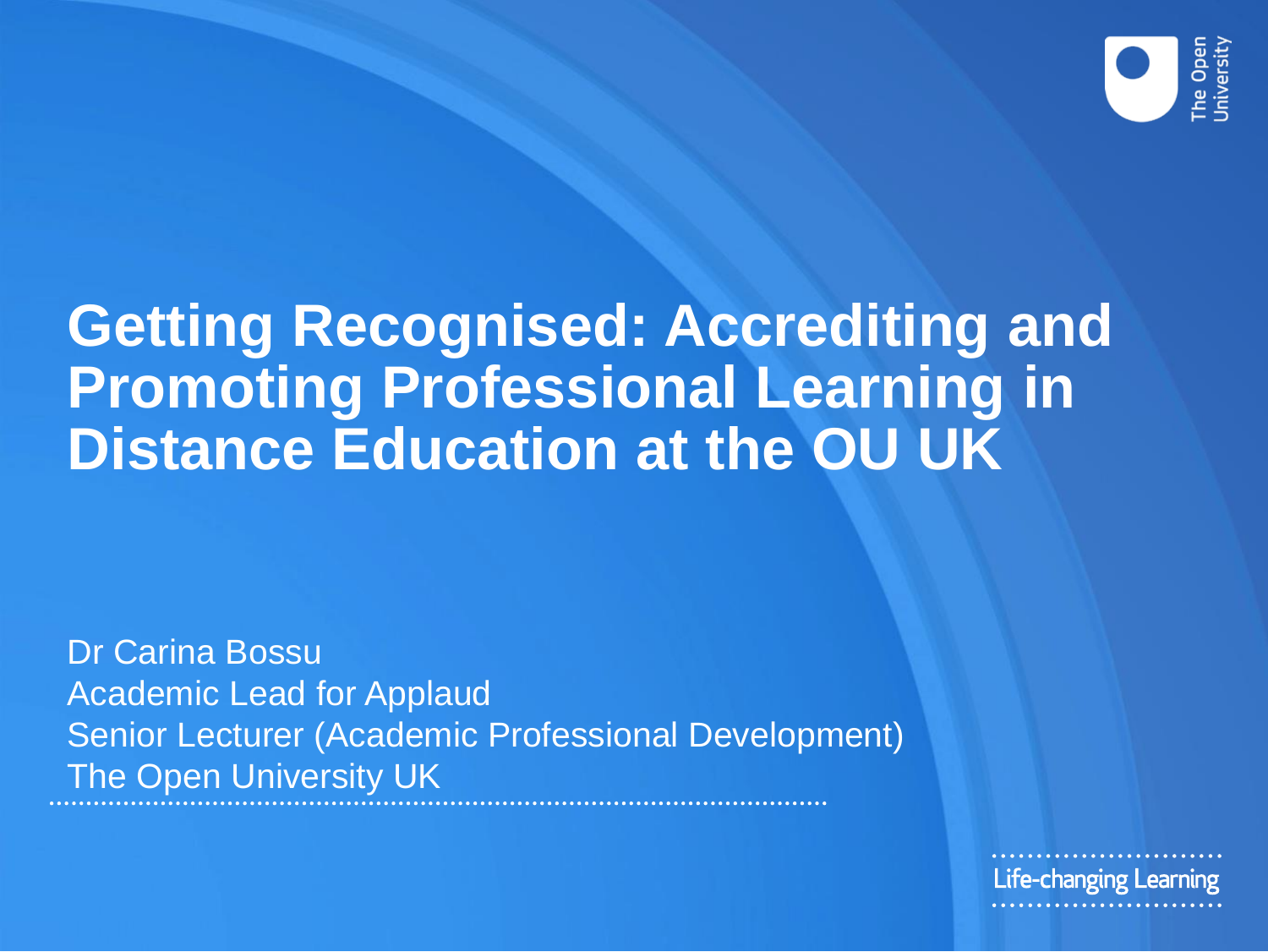- HEA Fellowship and Applaud
- What's in it for university staff?
- What's in it for the university (impact)?
- Applaud's numbers
- What are the main barrier?

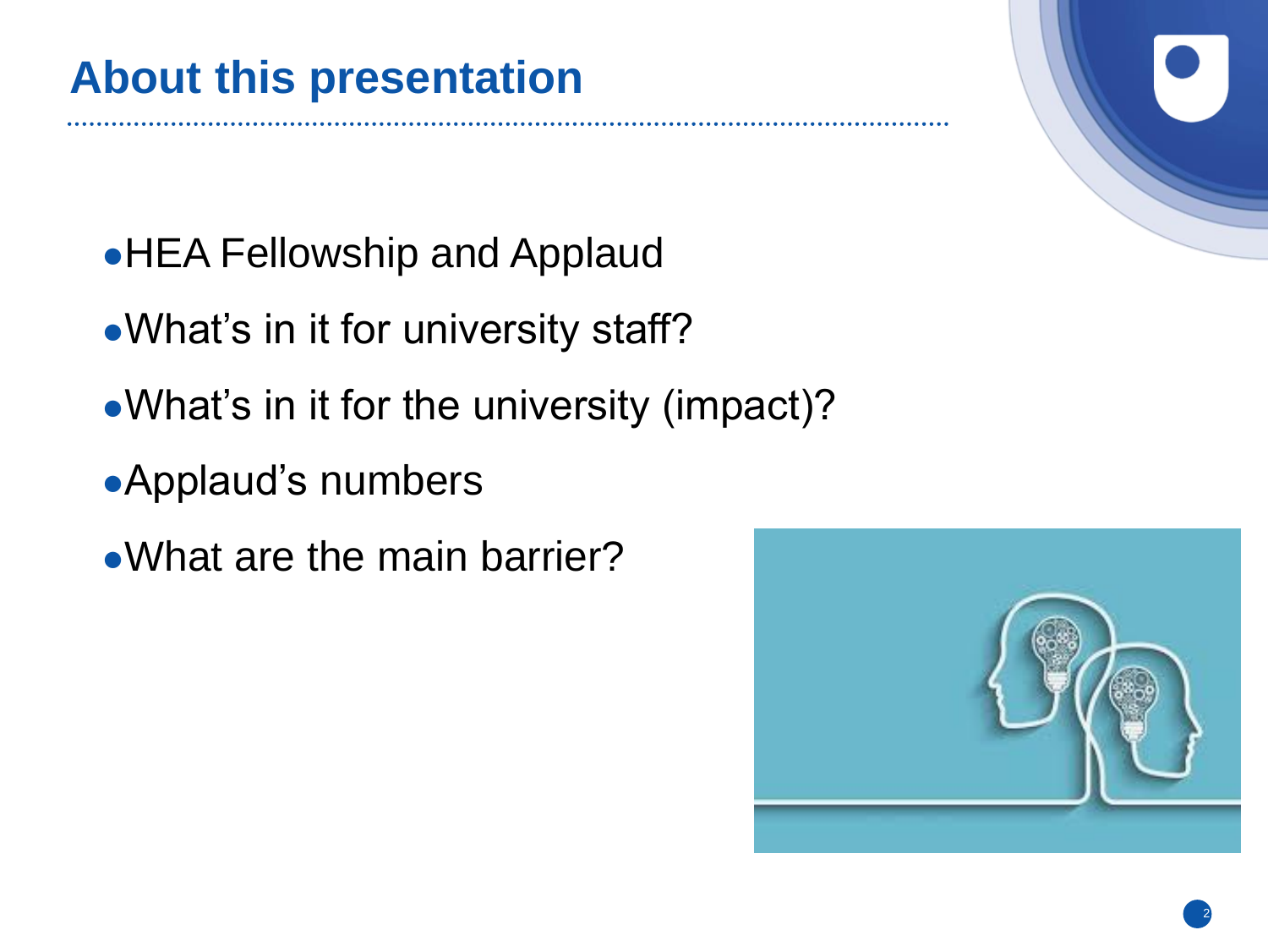- ●**HEA Fellowship** is an international recognition of a commitment to professionalism in teaching and learning in higher education and demonstrates that individual practice is aligned with the UK Professional Standards Framework (UKPSF).
- ●HEA Fellowships are accredited by **AdvanceHE** UK not for profit organisational and sector agency that promotes excellence in L&T in higher education.
- Most UK institutions are members of the AdvanceHE
- **Applaud**: Accrediting & Promoting Professional Learning & Academic Development (OU's own scheme)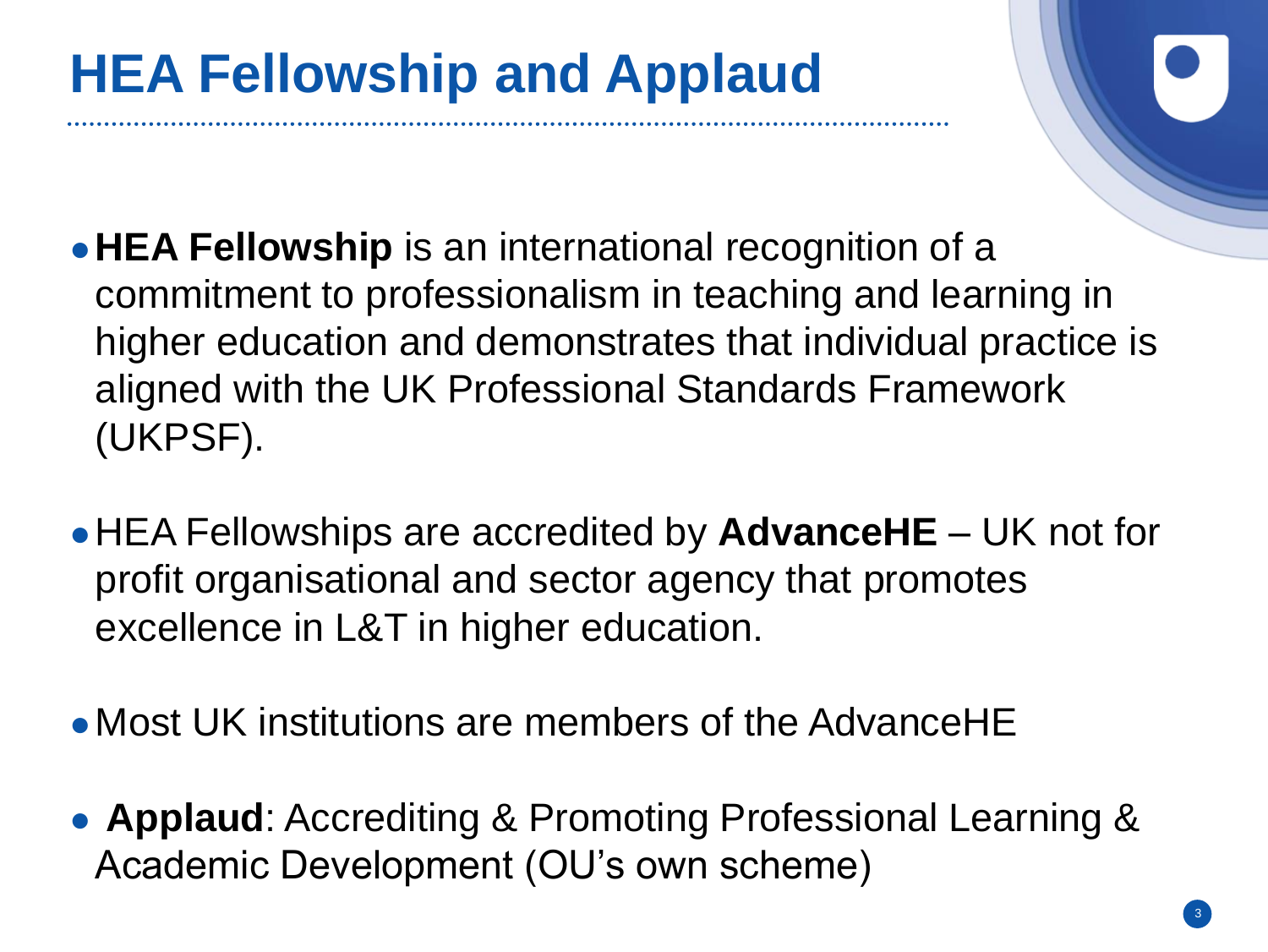#### **How does it work?**

#### The UKPSF/Applaud Principles - Dimensions of practice

**Practice - what we do** 

A1 Design and plan learning activities and/or programmes of study

A2 Teach at a distance and/or support distance and open learning

A3 Assess and give feedback to learners

A4 Develop learning environments that support open and distance students to succeed

A5 Develop our understanding of our subjects and how to teach them at a distance, incorporating appropriate subject research, professional updating, educational scholarship and reflection on our practice

A6 Work collaboratively within the distributed OU community to support the learning of students, our colleagues and ourselves

#### **Knowledge - what we need to know**

K1 A sound grasp of the subjects or topics we teach

K2 How to teach our subjects effectively to support open and distance learning

K3 How students learn at a distance, both generally and within our subject

K4 How technologies can facilitate and enhance distance and open learning

K5 How to evaluate our practice and the learner experience, and the effectiveness of teaching

K6 Why quality assurance and quality enhancement matter for our work and for the learner experience

#### **Values - being professional**

V1 Putting students first, by respecting individual learners and valuing diverse and distributed learning communities

V2 Promoting participation in higher education and equality of opportunity by making learning accessible in open, distance and virtual learning environments

V3 Using evidence from research, scholarship and our professional development to underpin our approaches to teaching and supporting learning

V4 Recognising in our practice how changing professional, cultural, national and global factors affect learners, as individuals, as citizens and as employees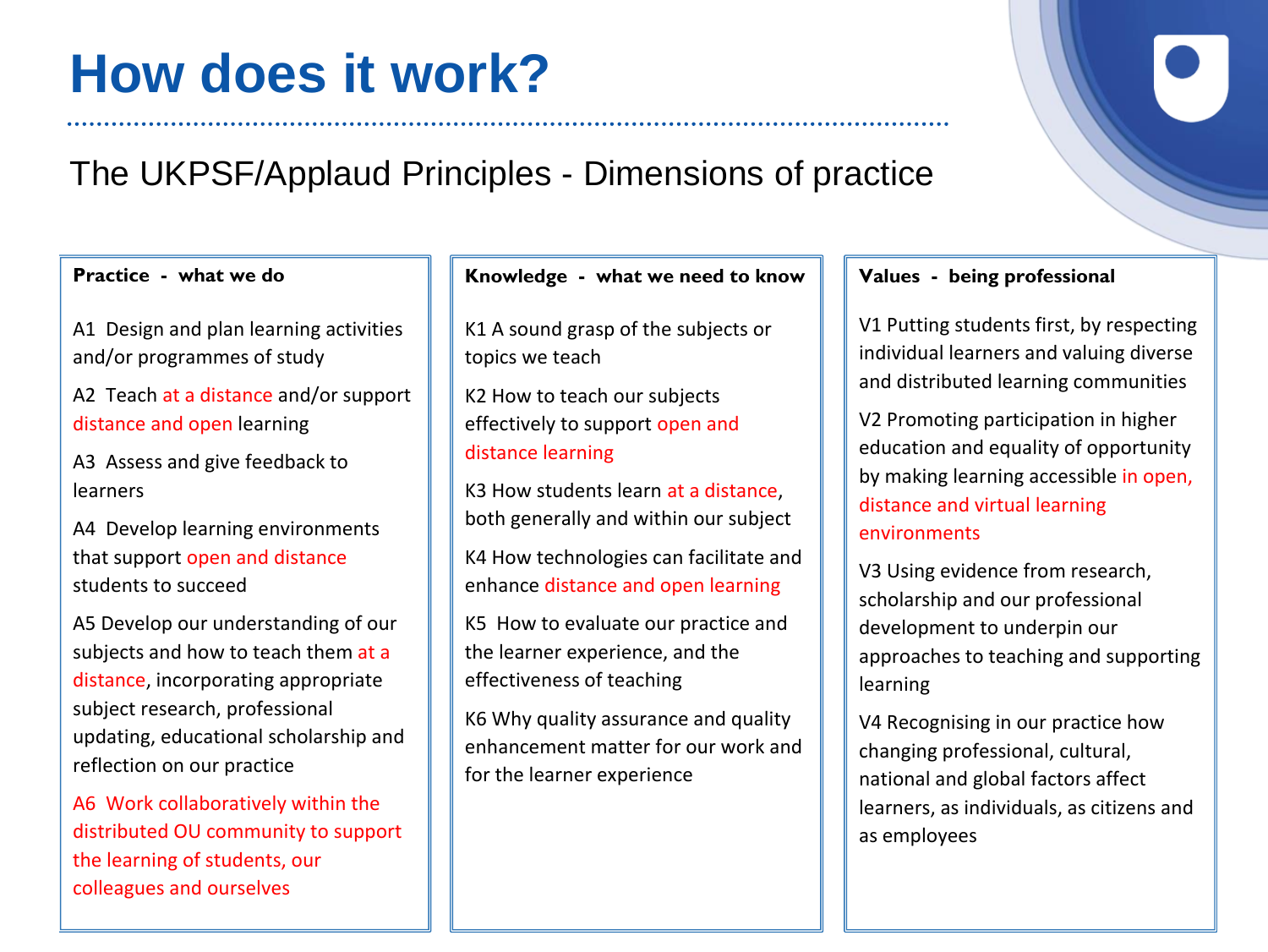### **The Applaud Scheme**

- Not a taught program or module
- Candidates and register at any time
- Candidates can change their submission date 3 times
- There are 4 categories: Associate Fellowship, Fellowship and Senior Fellowship
- There is a set of documents to submit main one have to write about your teaching practices and what it is that makes a good teacher
- Who can register? Academic, academic related and associate lecturers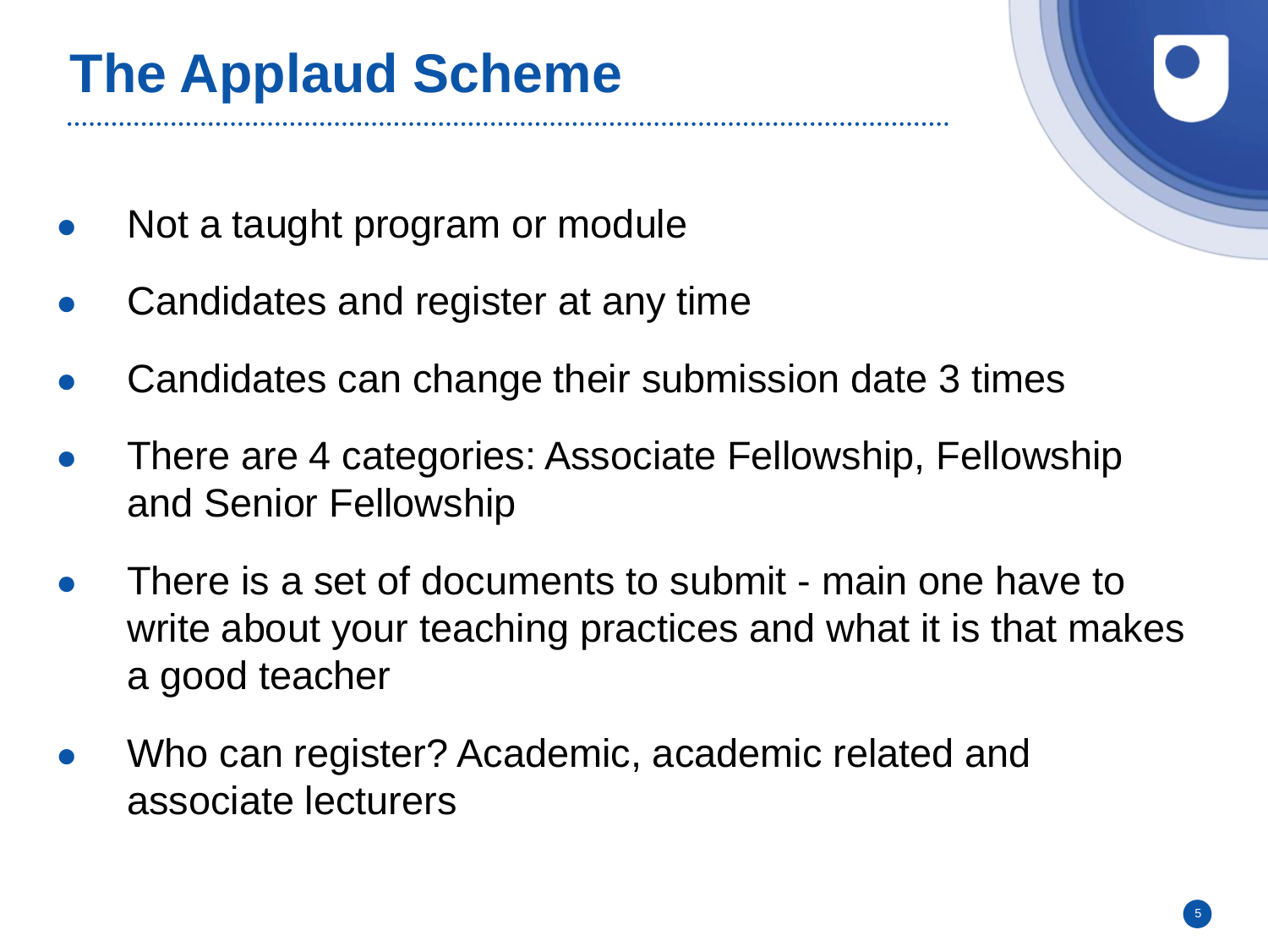## **What's in it for individuals?**

- **Professional recognition of** *teaching*
- Promotion and career progress
- Recognised throughout UK and internationally
- Opportunity to reflect on practice
- Opportunity to discuss practice with others
- Affirmation of professional identity
- Join community of Fellows

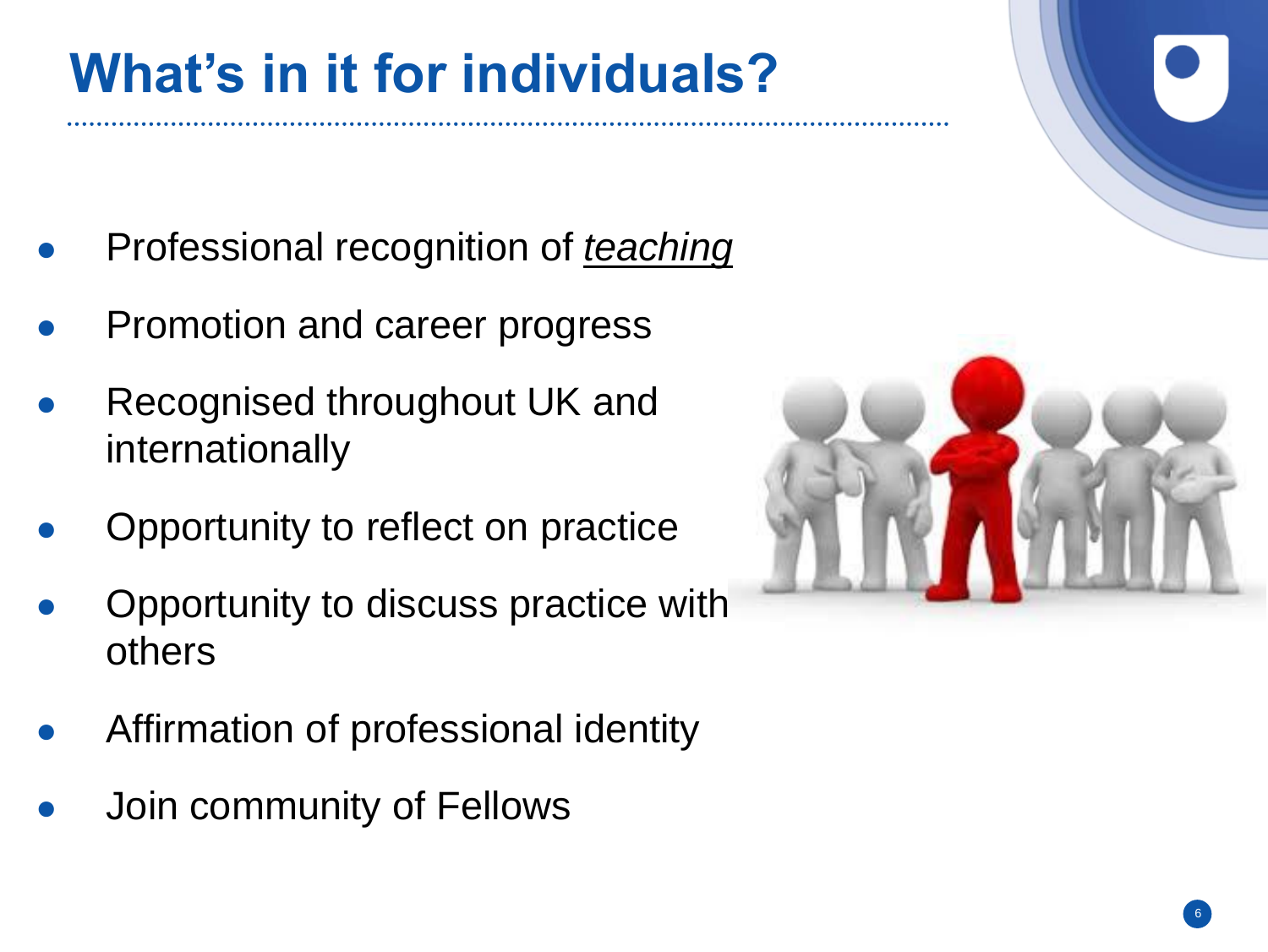### **What's in it for the university**

- Creates opportunity for staff to engage in professional development and reflective practice
- Increases staff engagement with the Scholarship of Learning and Teaching
- Creates a culture of awareness of good teaching principles and practice
- It helps the UK universities to meet the **Teaching Excellence and Student Outcomes Framework** (**TEF**)



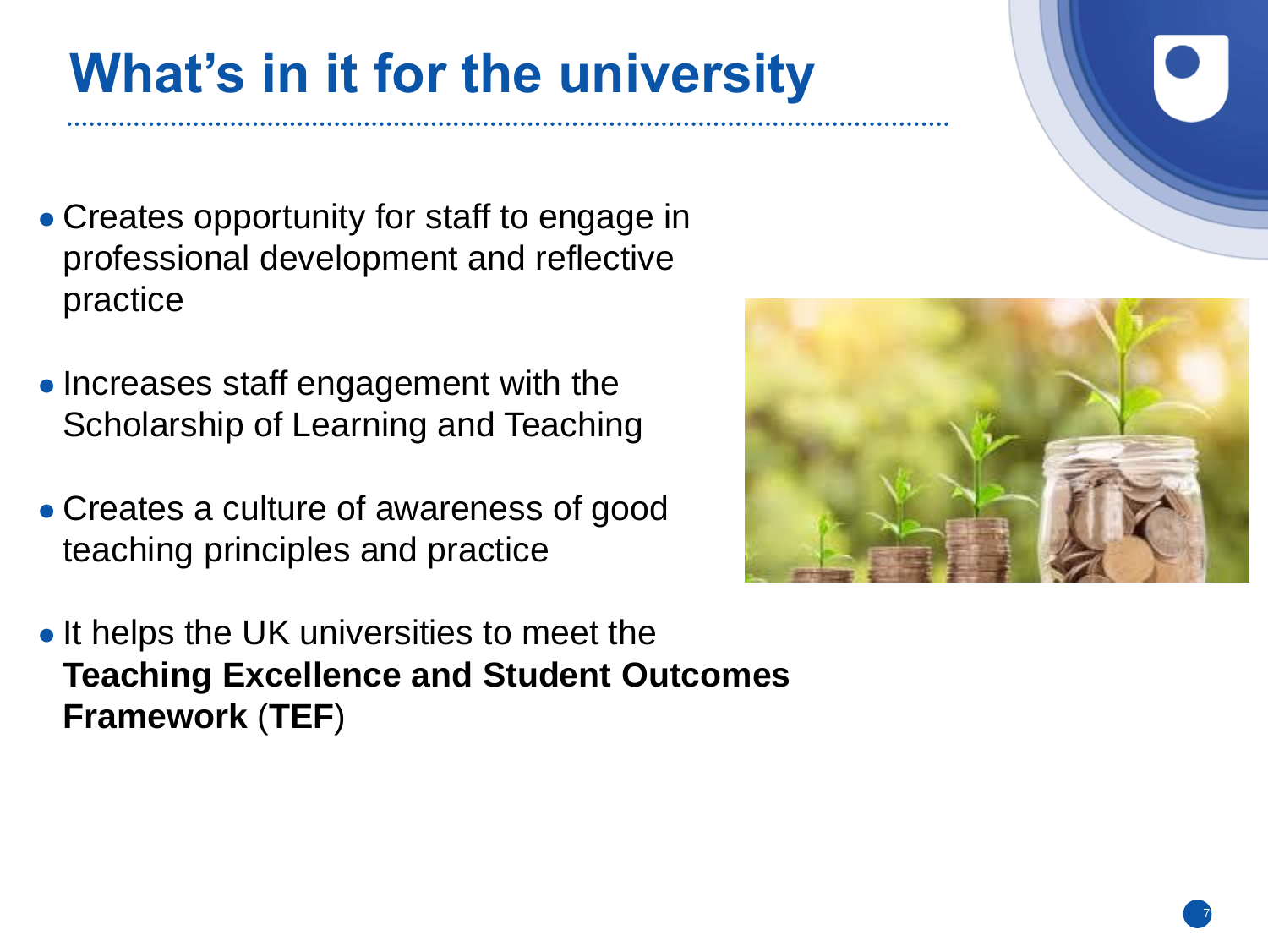### **Applaud numbers**

|              | 16/17          | 17/18 | 18/19          | 19/20          | <b>Total</b> |
|--------------|----------------|-------|----------------|----------------|--------------|
| <b>AFHEA</b> | 6              | 5     | 8              |                | 41           |
| <b>FHEA</b>  | 40             | 103   | 59             | 17             | 340          |
| <b>SFHEA</b> | 44             | 74    | 37             | 11             | 246          |
| <b>PFHEA</b> | $\overline{2}$ | 6     | $\overline{2}$ | $\overline{2}$ | 16           |
| <b>Total</b> | 92             | 188   | 106            | 32             | 418          |

At of today we have:

- Over 100 trained mentors
- Approx 25 trained assessors
- 290 active candidates in the system  $-$  135 with a 22<sup>nd</sup> Nov deadline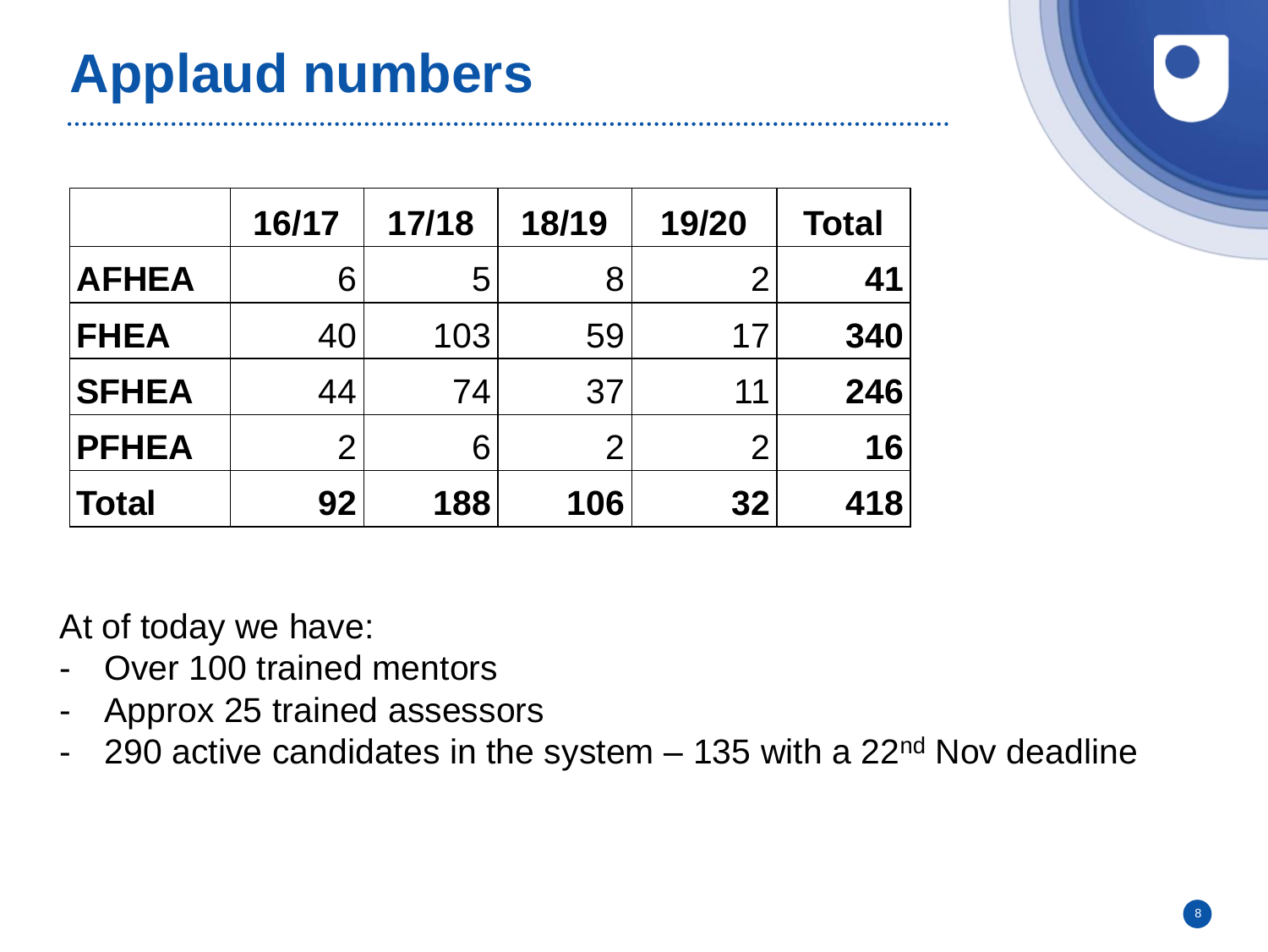### **Support to individuals**

- Resources on the website
- The support of a mentor
- Online forums
- Online and face to face support sessions
	- Welcome to Applaud
	- Writing workshops
- Inquiries and further support by email communication

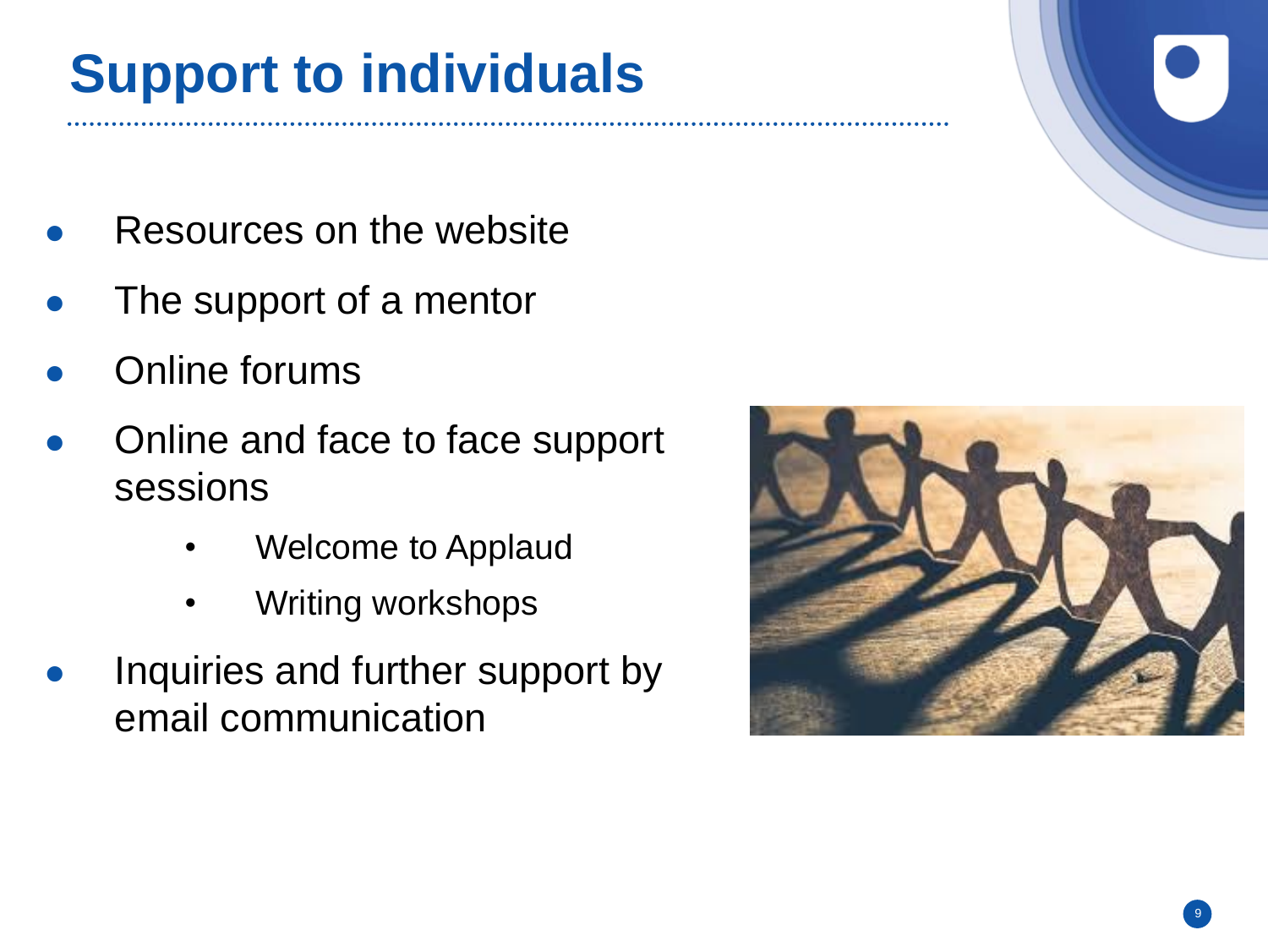#### **Barriers to completion**

- 481 cancelled registration
- Short survey to capture the reasons for the cancelation:
	- Heavy workload/time
	- Change jobs and circumstances
	- Family/personal issues
	- Not having the support needed
	- Difficulty in getting started

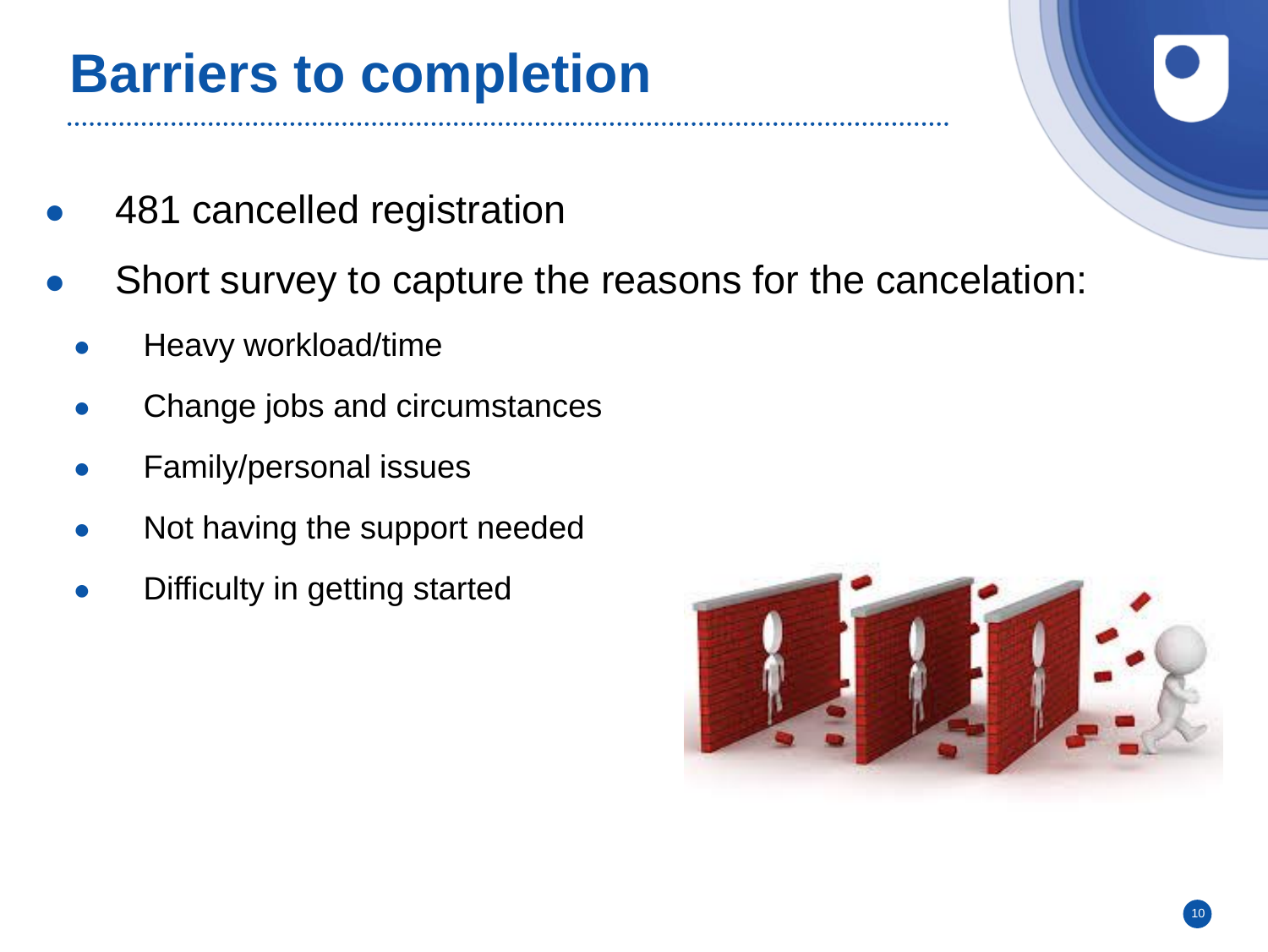

- AdvanceHE Website: <https://www.heacademy.ac.uk/individuals/fellowship/fellow>
- Applaud website: [http://applaud.open.ac.uk](http://applaud.open.ac.uk/)
- Email: applaud@open.ac.uk
- Twitter @OUApplaud
- [carina.bossu@open.ac.uk](mailto:carina.bossu@open.ac.uk) @carinabossu